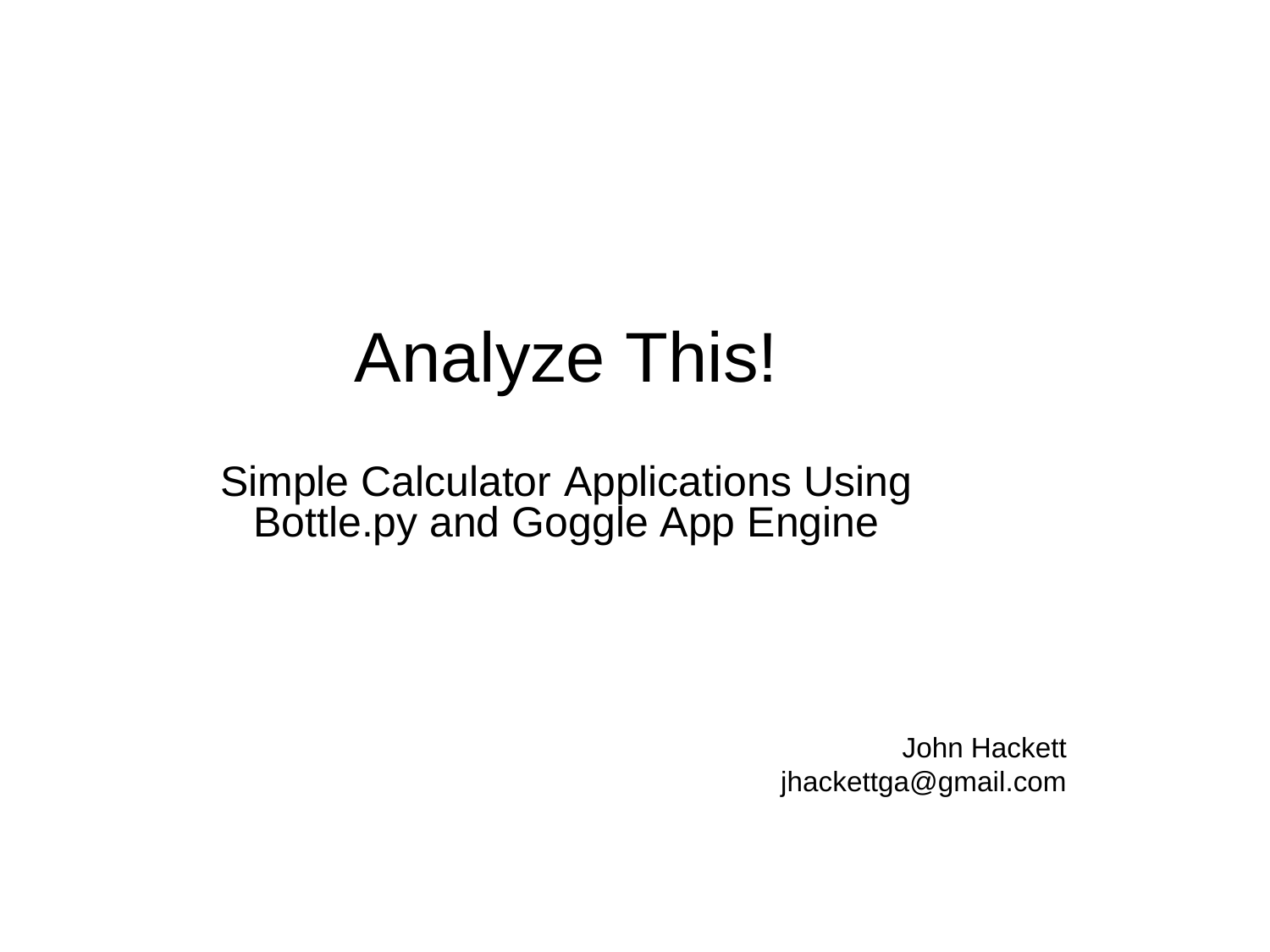## **Kids Had Some Fun This Summer…**



**John H. Hackett** August 27, 2011 via mobile

Our latest venture. Seeking first mover advantage . Initial in the lemonade space for . proposed price points were \$20 and \$10... (they settled on 25 cents)

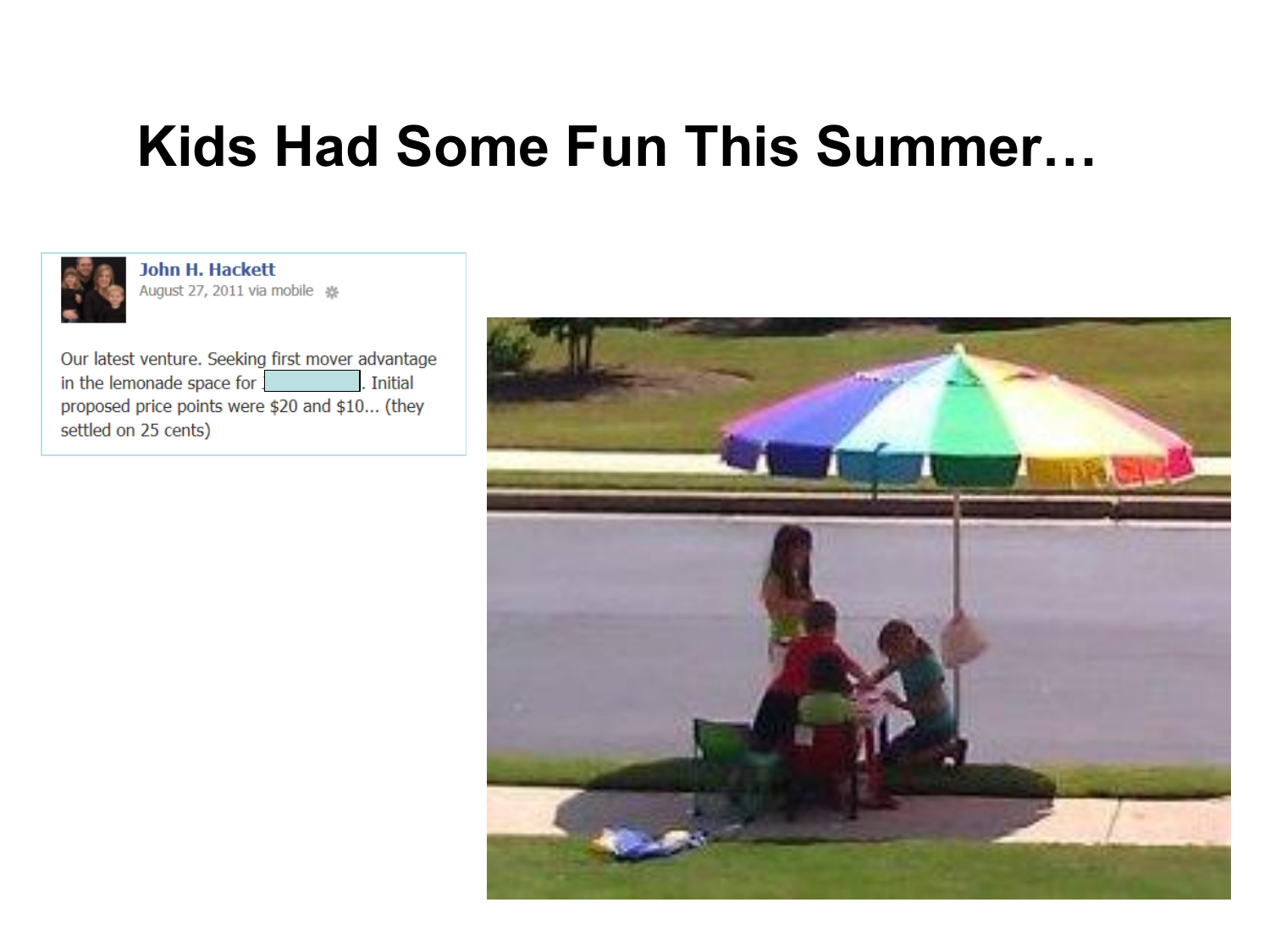### **The Lemonade Stand Revenue Estimator**

A pack of half-baked assumptions masquerading as serious analytics…

```
def lemonade revenue (params) :
        """Accepts list of form parameters as a dict; returns string with estimated sales per hour"""
        # remove junk values from the list of parameters
       params = dict([ (k, v) for k, v in params.items() if len(v)])Insert Your Own
        # convert form inputs into model
       presence = presence value.get(params.get('sitetype',1))
                                                                            Secret Formula
        day = day value.get(params.get('interestlevel',1))
        audience = audience value.get(params.get('target audience',1))
                                                                                    Here…revenuesource = revenuesource_value.get(params.get('revenuesource',1))
        # marketing math
        conversion rate = min([.25*pregence*day, .7])sale value = min([.50*audience*revenuesource, 5])predicted revenue = float (params.get ('visitors',0)) * conversion rate * sale value
        return "We Predict Your Stand Will Make $%s Per Hour" % int (roundoff (predicted revenue))
# unpack information from the request
sitetype map={'1':'Basic Table','2':'Big Sign', '3':'Booth', '4':'Dancing Person'}
revenuesource map={'1':'Basic Lemonade','2':'Fancy Lemonade','3':'Drinks & Snacks','4':'Red Bull'}
target audience map = {'1':'Neighborhood Kids','2':'Soccer Moms', '3':'Tri-Atheletes','4':'Entrepreneurs'}
interestlevel map = {'1':'Freezing','2':'Typical', '3':'Hot', '4':'Scorching'}
# analytics parameters
presence value = \{ '1'; 1, '2'; 1.3, '3'; 2, '4'; 4 \}day value = {1: .3, '2': .8, '3':1.2, '4':3}
```

```
audience_value = {11:5, 12:1, 13:2, 14:4}revenuesource value = {11:1, 12:1.3, 13:2, 14:3}
```
#### **Math expressed in < 20 lines of Python**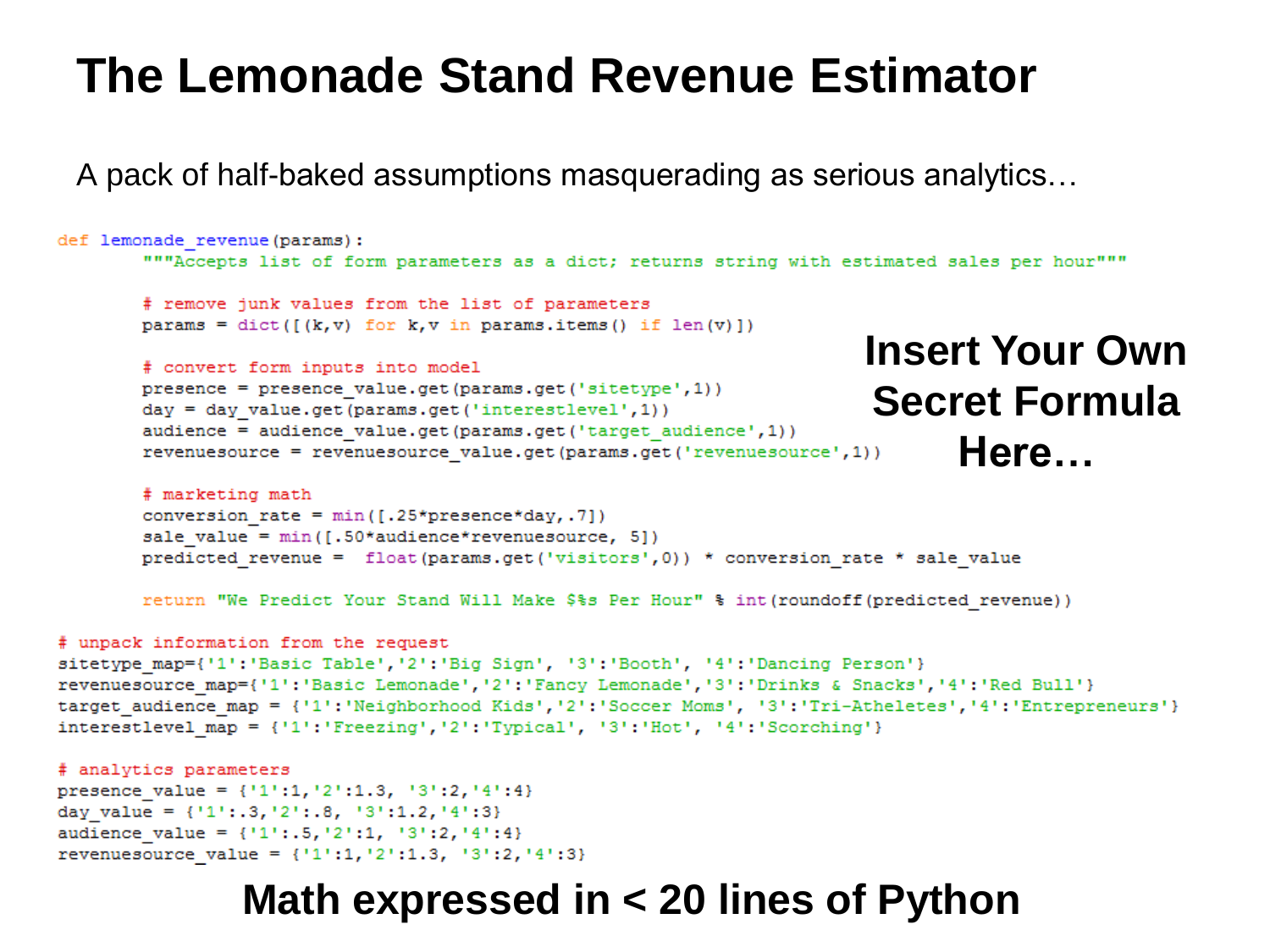### **The Front End [\(bottledemo.appspot.com](http://bottledemo.appspot.com/))**

| Lemonade Stand Revenue Calculator                                |  |  |  |  |  |  |
|------------------------------------------------------------------|--|--|--|--|--|--|
| It's All About Location, Location, Location                      |  |  |  |  |  |  |
| <b>How Fancy Is Your Stand?:</b>                                 |  |  |  |  |  |  |
| <b>Basic Table</b><br>$\overline{\phantom{a}}$                   |  |  |  |  |  |  |
| <b>How Hot Is It?:</b><br><b>Typical</b><br>▼                    |  |  |  |  |  |  |
| <b>Now We Need To Figure Out Your Customer's Interest Level!</b> |  |  |  |  |  |  |
| Who Are You Selling To?:                                         |  |  |  |  |  |  |
| Neighborhood Kids   ▼                                            |  |  |  |  |  |  |
| <b>What Are You Selling:</b><br>Basic Lemonade                   |  |  |  |  |  |  |
| <b>Traffic Per Hour: 20</b>                                      |  |  |  |  |  |  |
| Take a Swag at It!                                               |  |  |  |  |  |  |

**HTML Form Dressed Up With Jquery / ThemeRoller**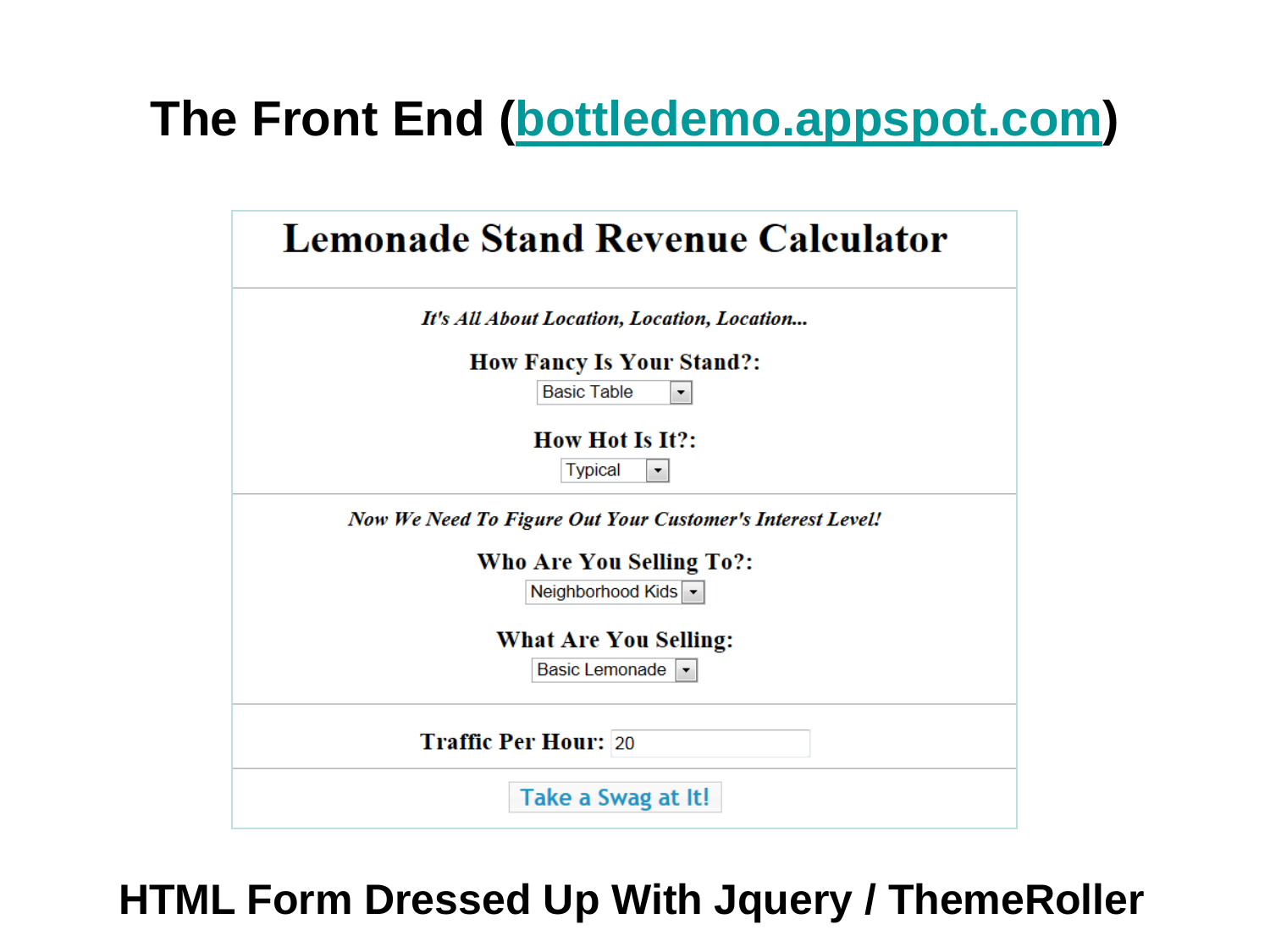## **Why This Matters…**

- How Analytics Projects Work In Practice:
	- Lots of crunching to derive "the formula"
	- Use Proprietary Data / Confidential Policy Decisions
	- Then Need To Share Insights
- However, analytics insights are often:
	- Time Consuming to Communicate
	- Impossible to Understand
	- Trivial to Copy
- Simple web-apps like this allow you to:
	- Simplify / share insights with a large audience
	- Without exposing the formula / data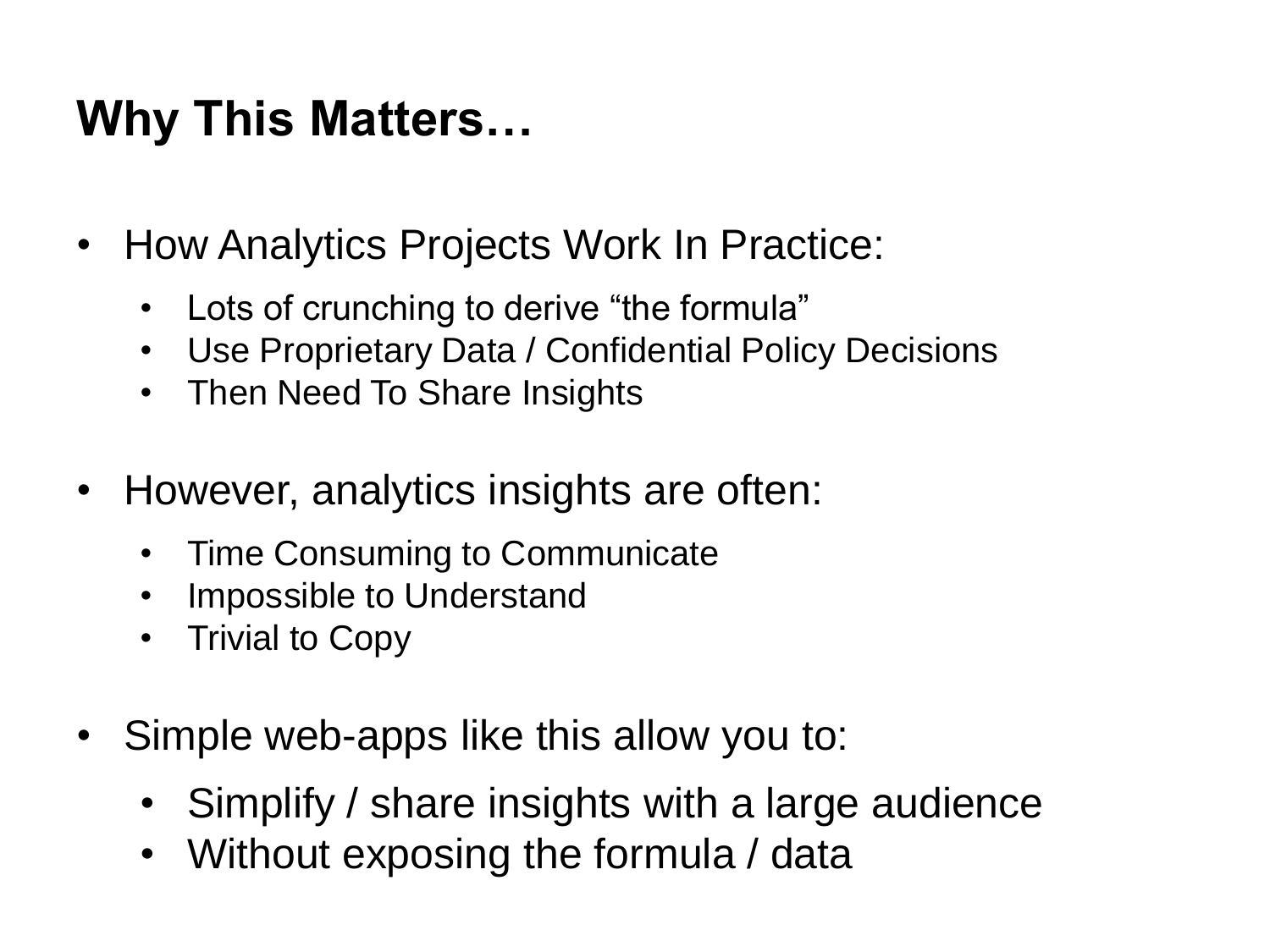#### **Implementation: Server Side (bottle.py)**

```
import bottle
from bottle import route, run, view, static file, error, validate, app, redirect, request, template
def main():bottle.run(server='gae')
\text{groute}(')'. \text{method='}('GET')')def serve initial revenue():
       return template("templates/%s.tpl" % 'lemonade-stand-revenue-calculator',
           sitetype='Basic Table',
                                                                           Build Web Page
           interestlevel='Typical',
           target audience='Neighborhood Kids',
           revenuesource='Basic Lemonade',
                                                                          In Your Choice of
           visitors="value='20'".
           answer="Enter Some Assumptions and Let's Get Started!"
                                                                      Template Languages\texttt{[Proute('/', method=['POST']]}def serve calc revenue():
       return template("templates/%s.tpl" % 'lemonade-stand-revenue-calculator',
           sitetype=sitetype map[request.forms.get('sitetype','1')],
           revenuesource=revenuesource map[request.forms.get('revenuesource','1')],
           interestlevel=interestlevel map[request.forms.get('interestlevel','1')],
           target audience=target audience map[request.forms.get('target audience','1')],
           visitors="value='%s'" % request.forms.qet('visitors',25000),
           answer=lemonade revenue(dict(request.forms))
                                                                         GET => Defaults
           x
                                                                      POST => Calc Value
@route('/static/:name')
def serve static(name):
   return static file (name, root="static")
Gerror (403)
Gerror (404)
def mistake 403 (code) :
    return "<h2>I'm Sorry Dave, I'm afraid I can't do that....</h2>"
```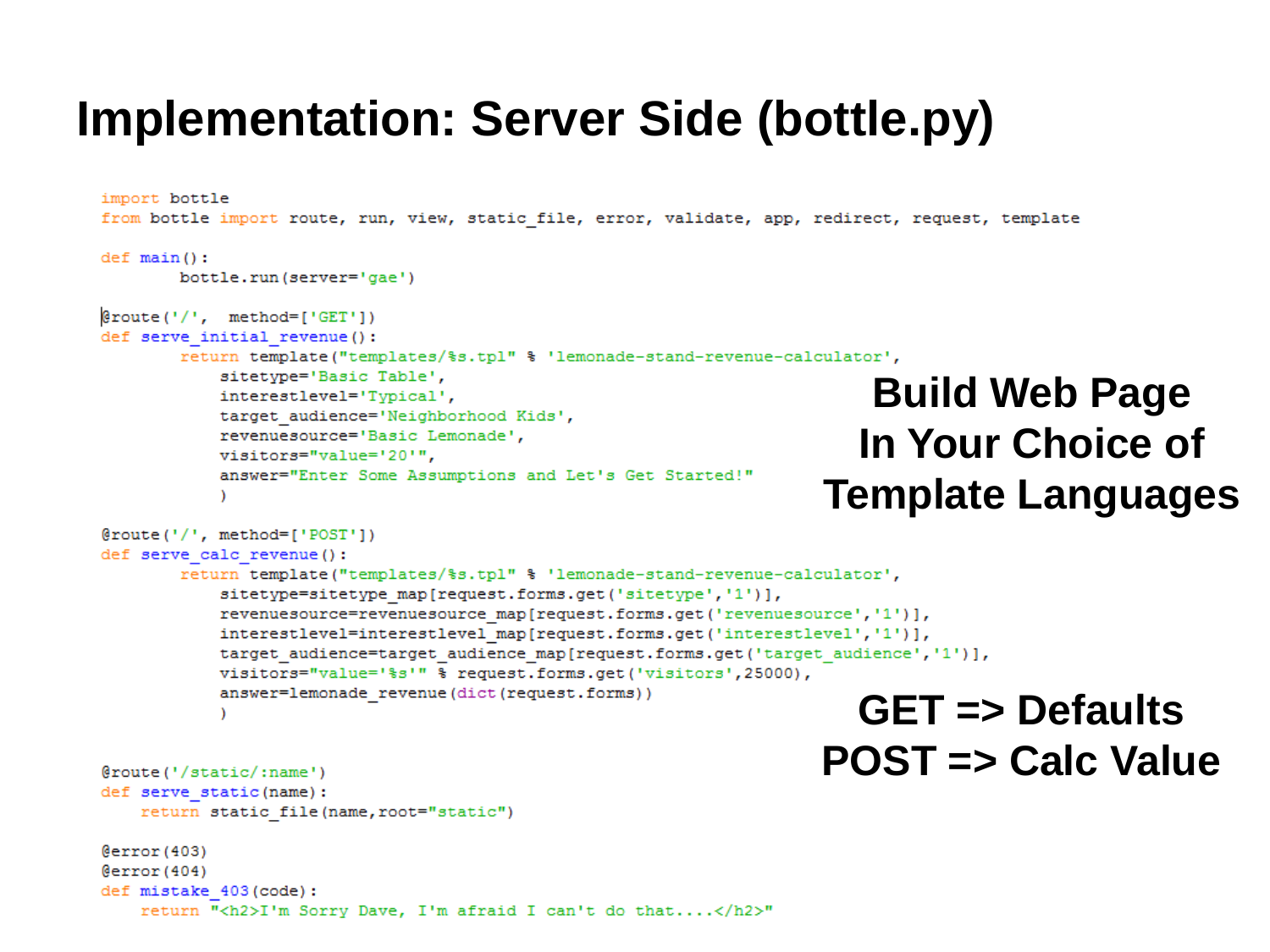## **Why Google App Engine?**

- Small Projects: Effectively Free
	- Subdomain on appspot.com (10 apps / account)
	- Free up to a monthly limit (pageviews / storage)
- Minimal System Administration Required
	- Don't need to configure / manage server
	- Apps run in a sandbox environment
	- Scale automatically
- Google Integration / 3<sup>rd</sup> Party Libraries:
	- Google Accounts => User Management
	- Google API's/Libraries: Search, Mail, Map Reduce, etc.
	- 3<sup>rd</sup> Party: Django, Numpy, PIL, Ixml, jinja (templates)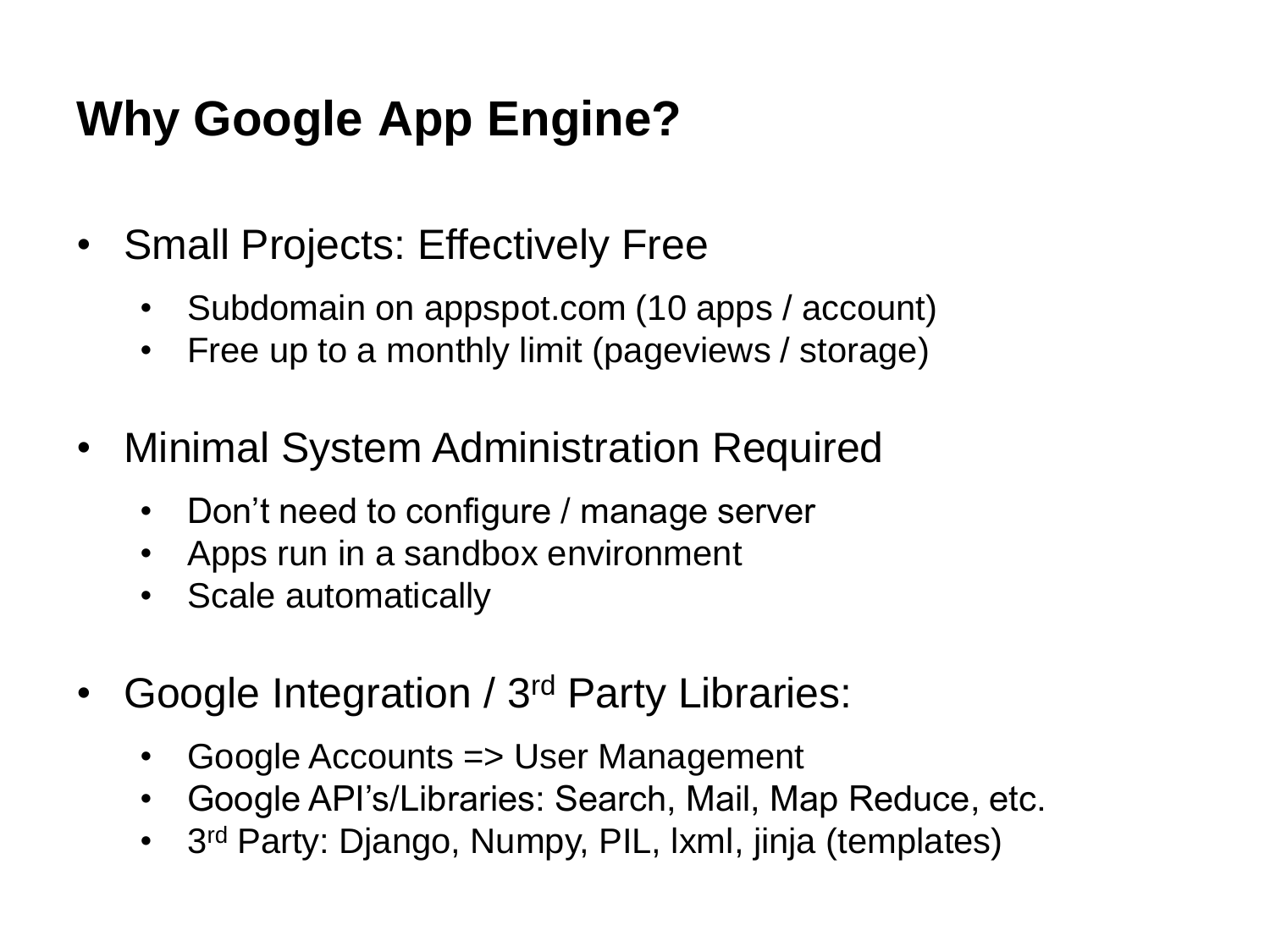## **Potential Constraints**

- Sandbox Limitations
	- Connectivity: Web Requests / Email Only
	- Persistence:
		- Cannot write the file system
		- Can only read a file if you uploaded it with code
		- Must use Google's Datastore / Memecache Options
	- Code Execution:
		- Only if triggered by web request or queued/scheduled task
		- Must return data within 60 seconds
- Strategic Implications
	- Cannot use many popular databases and Python modules
	- Not necessarily be a cheaper option at scale
	- Google "lock-in": GAE modules / services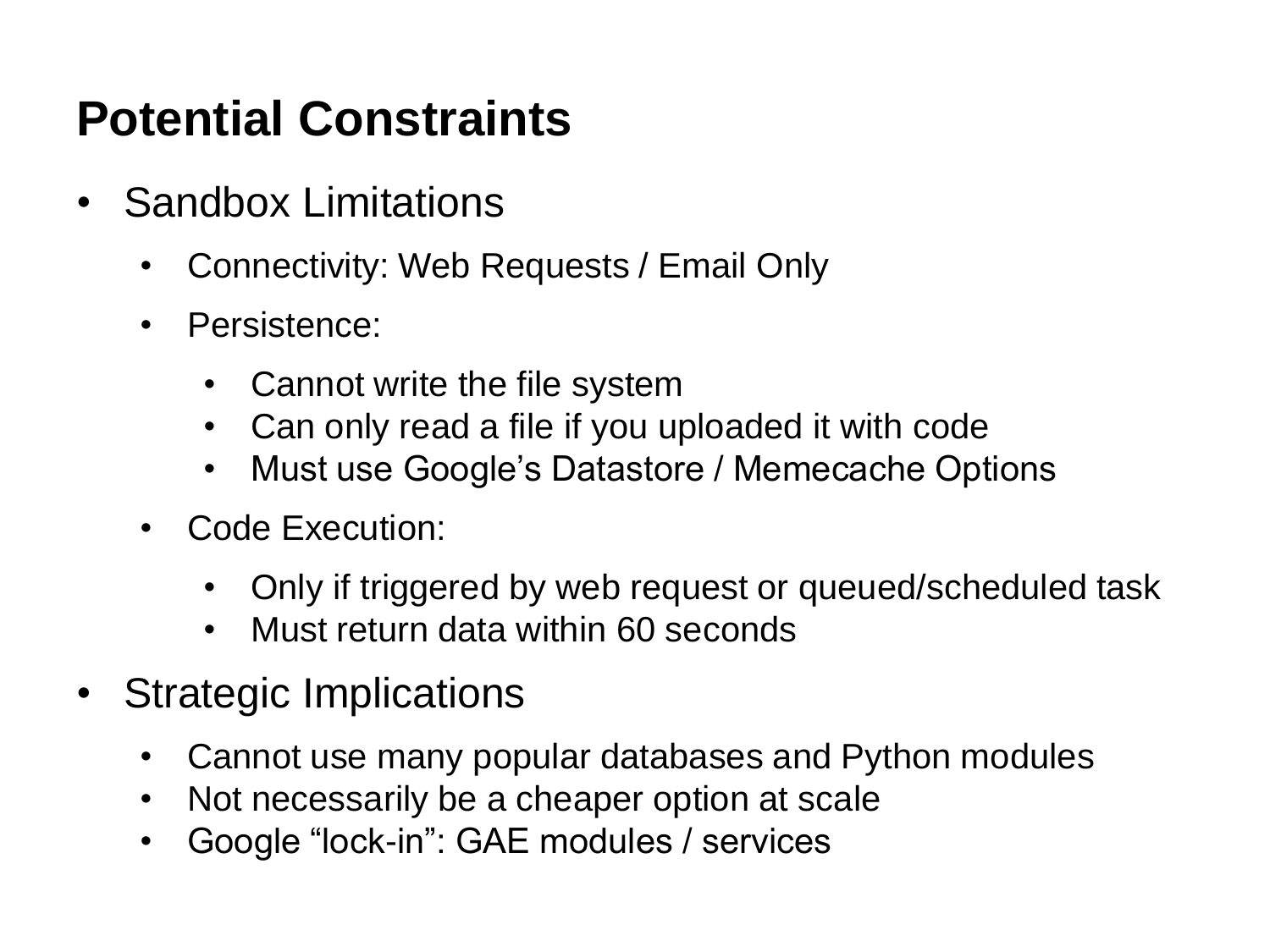## **Moving Apps To GAE**

#### **Desktop Dev Environment YAML Config File**



| application: bottledemo |
|-------------------------|
| version: 1              |
| runtime: python         |
| api version: 1          |
|                         |
| handlers:               |
| - url: /static          |
| static dir: static      |
|                         |
| - url: /.*              |
| script: lemonade.pv     |
|                         |

#### **Access Through Google Account**

#### **My Applications**

| $\overline{\phantom{a}}$ Prev 20 $\,$ 1-1 of 1 Next 20 $\overline{\phantom{a}}$                                                                 |                                |                              |                         |                        |  |  |  |
|-------------------------------------------------------------------------------------------------------------------------------------------------|--------------------------------|------------------------------|-------------------------|------------------------|--|--|--|
| Application                                                                                                                                     | Title                          | <b>Billing Administrator</b> | <b>Storage Scheme</b>   | <b>Current Version</b> |  |  |  |
| bottledemo                                                                                                                                      | Sample Calculator Using Bottle |                              | <b>High Replication</b> | 1 (ሞ                   |  |  |  |
| <b>Create Application</b><br>$\left\langle \text{Prev } 20 \right\rangle$ 1-1 of 1 Next 20 $\left\rangle$<br>You have 9 applications remaining. |                                |                              |                         |                        |  |  |  |